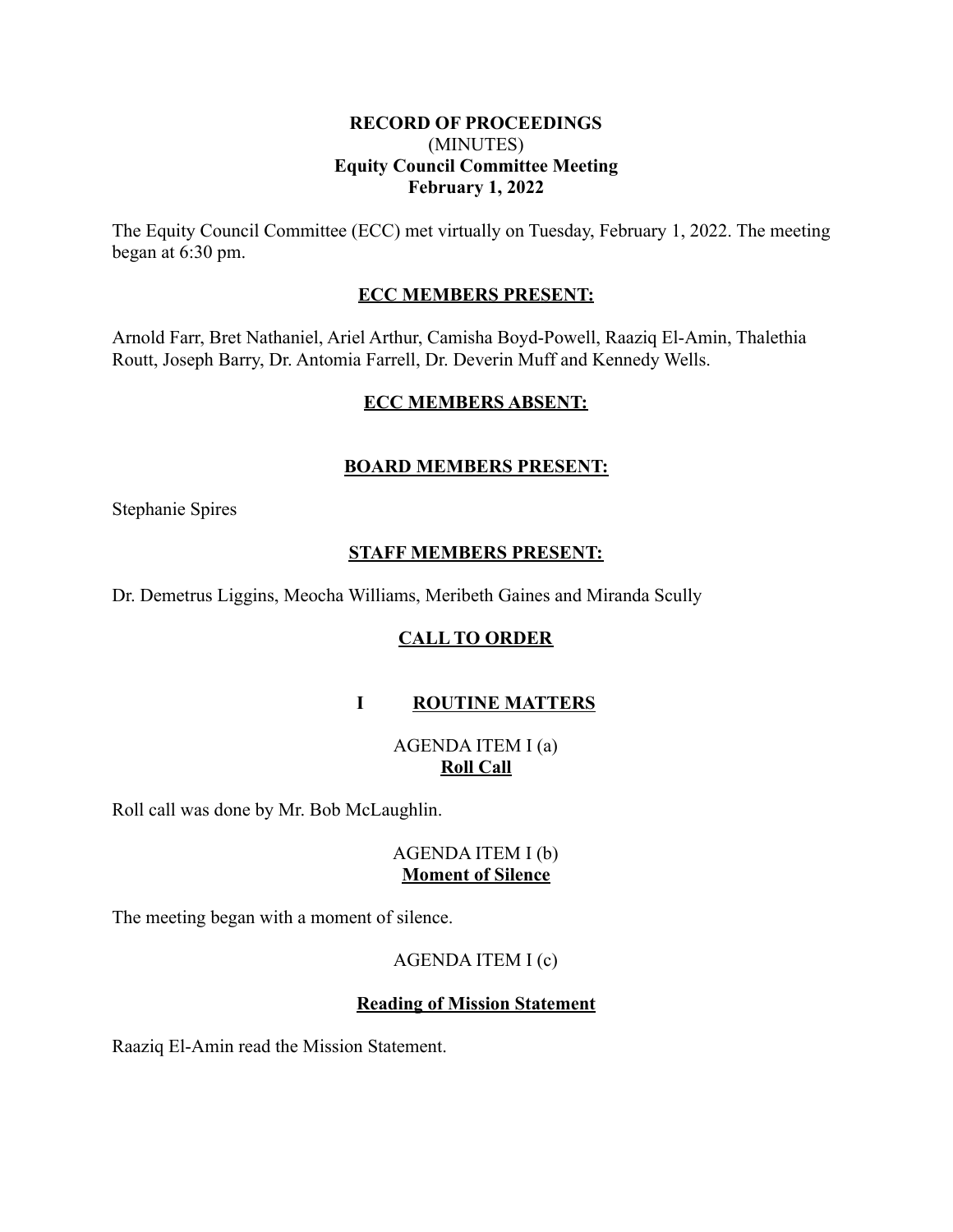## AGENDA ITEM I (d) **Reading of Standards of Practice Agreement**

The Equity Council Committee members present acknowledged the Standard of Practice Agreement.

## **II ACTION ITEMS**

#### AGENDA ITEM II (a) **Approval of Agenda**

Chair Nathaniel asked the Council to review the Agenda for the night's meeting. made a motion to adopt the Agenda for the January 11, 2022 meeting. It was seconded by Dr. Deverin Muff and approved by the Council.

## AGENDA ITEM II (b) **Approval of Minutes**

Chair Nathaniel asked if there were any changes to the December 2021and January 2022 minutes received. **Exercise** made a motion to accept the minutes. It was seconded by **Example 2.1** and approved by the Council.

## **III AGENDA ITEMS**

#### AGENDA ITEM III (a)

#### **New Business**

Mr. Nathaniel moved to new business of electing new officers for the Equity Council Committee. Mr. Nathaniel asked everyone to refer to the ballot received via email. Nominations were received for the following roles: Chair: Camisha Powell V. Chair: Bret Nathaniel Secretary: Bob McLaughlin

There were no nominations from the floor.

A motion was made by \_\_\_\_\_\_\_\_\_\_\_\_\_\_ and seconded by \_\_\_\_\_\_\_\_\_\_\_to close nominations and accept the ballot for ECC Officers. Motion passed.

Mr. Nathaniel thanked council members that accepted their nomination and requested that Mr. McLaughlin to read each nominee's name, starting with the Chair, and call roll for a "yes" or "no" for each position.

Mrs. Powell was unanimously elected. Mr. Nathaniel was unanimously elected. Mr. McLaughlin was unanimously elected.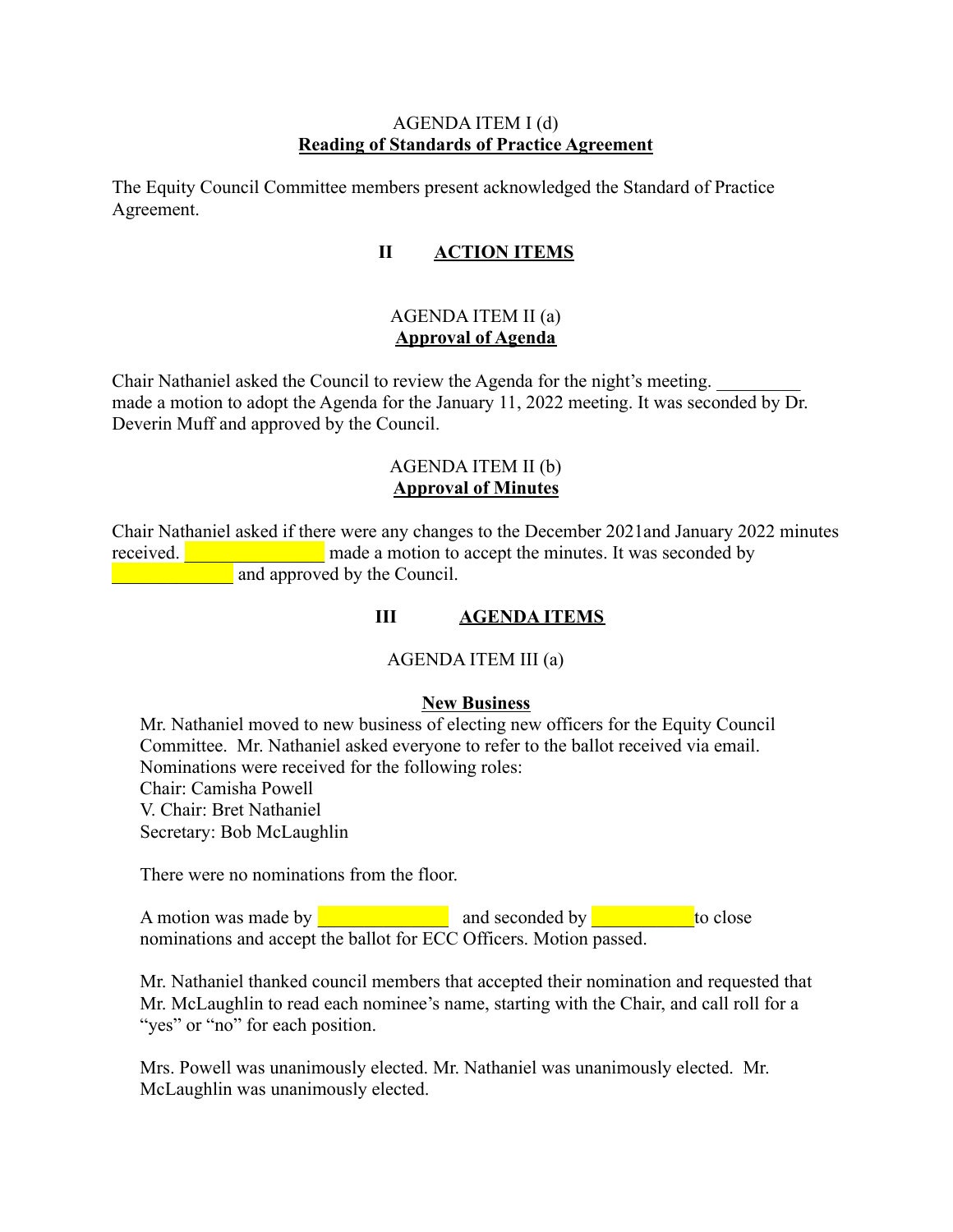Mr. Nathaniel thanked Mr. McLaughlin and congratulated our new and returning officers: Chair Camisha Boyd-Powell V. Chair Bret Nathaniel and Secretary Bob McLaughlin.

Mr. Nathaniel shared that Mrs. Boyd-Powell will begin her tenure as Chair at the next meeting.

Mr. Nathaniel welcomed Superintendent, Dr. Demetrus Liggins to the meeting and invited him to share a few remarks as well as introduce the discussion portion of our agenda with the review FCPS 2022-27 Strategic Plan with Dr. Scott Joftus of FourPoint Education Partners.

## **IV AGENDA ITEMS**

# AGENDA ITEM IV (a) **Superintendent's Report**

Congratulated new officers and shared that he was excited to work with them. One of the charges given to him was to update the strategic plan. Dr. Liggins shared that there was information already gathered and collected in doing the superintendent's search. Dr. Liggins stated that we (FCPS) are at a time and place where there is a rich amount of data already available because so much has been done in that search. With that data and 4 groups to inform this work (strategic plan): Advisory Group, Working Group, Board of Education and Student Group. A first draft is created and will go to Board later this month for review. It is now at the stage where we are seeking feedback from various other groups for feedback. ECC is one of the groups in which we would like to get their perspective as we are making final touches to it in order to present a final draft to the Board for their final approval. Dr. Scott Joftus with FourPoint Education is who we contacted to facilitate the work and this evening he will continue to do this with this group.

#### AGENDA ITEM IV (b) **Discussion Items**

Dr. Joftus thank the council for allowing him to join them. Dr. Joftus shared they have been working with the district now for several months. The goal for tonight is to solicit feedback from ECC. He was also asking for questions to be held until the end. The presentation can be viewed by clicking [HERE.](https://docs.google.com/presentation/d/1uDbMeNoVFXrDXii9ZO50k2EkNKB9CgCM/edit?usp=sharing&ouid=103112869384042706576&rtpof=true&sd=true)

Dr. Joftus opened the floor for questions.

Mr. Nathaniel recognized that the council is grateful for feedback from the community that was given such as the NAACP. Dr. Joftus shared that their feedback is being incorporated and they were also collecting information from ECC and another group.

Ms. Arthur thanked Dr. Joftus for the presentation and work. Ms. Arthur asked about priorities with family and community engagement and having an evaluation plan. Ms. Arthur asked if there was a plan to have a concurrent evaluation plan of the overall strategic plan along the same time line as the 5-year plan. Noted that there were a lot of goals, information and measures.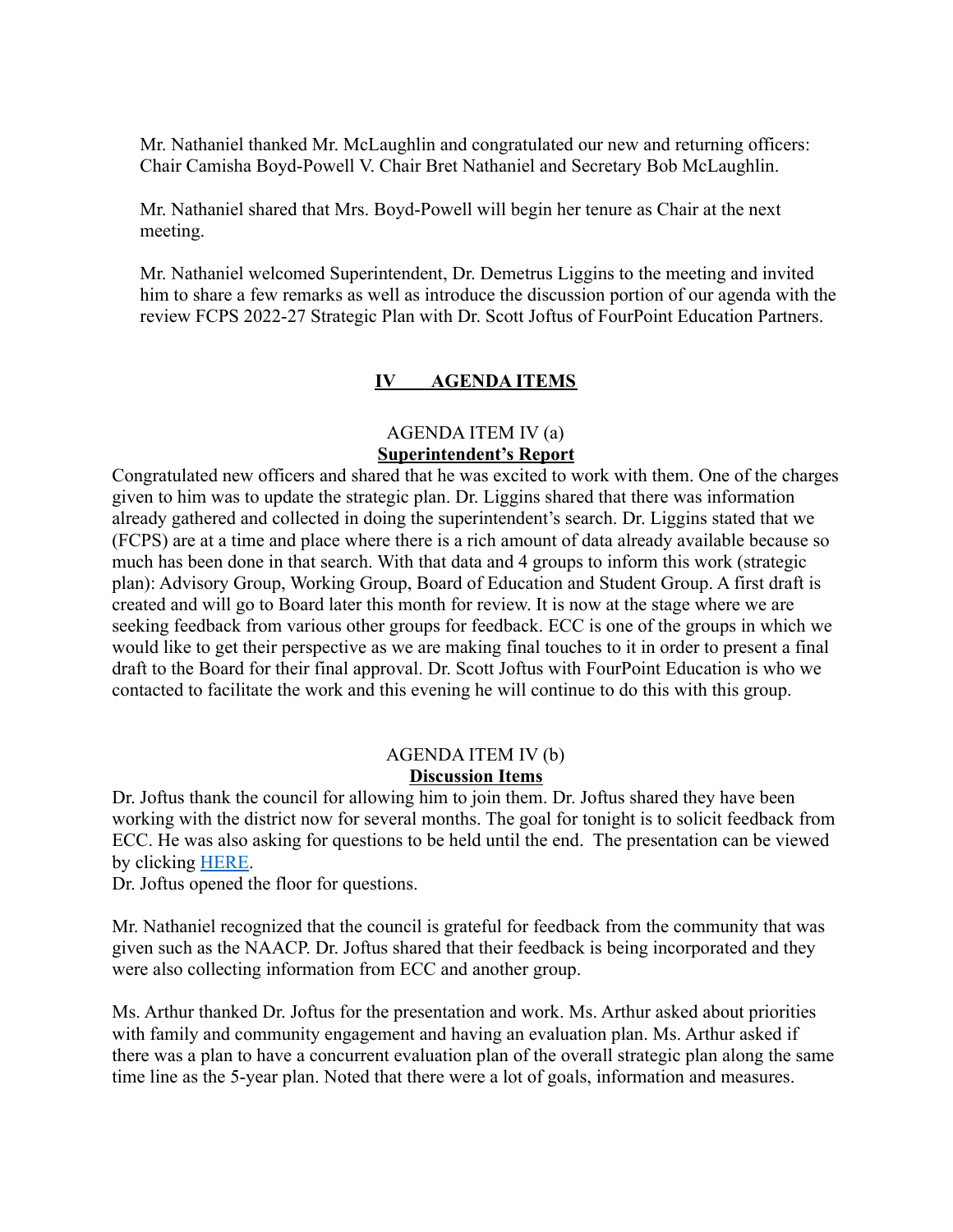What will be the process and evaluation to determine how well the strategic plan is doing after 5 years.

Dr. Joftus shared that the strategies in the performance management section have a key strategy of a continuous tracking of the process along the indicators of a portrait of a graduate. This plan is not too specific to all flexibility on how to do that. Feels there are many ways it can be tracked and that we can dig deeper to do more of a full scale evaluation.

Dr. Liggins shared that we are looking at it as we continue to collect student data. He shared that due to pandemic that data is somewhat fluctuating and not necessarily as reliable as we would like it to be. This is something we want to keep somewhat fluid. We are hoping to collect more data. There will definitely be systems and measure put in the place that will change along the way depending on where we are, rather they more rigorous or or we find that they have been too rigorous depending on what pandemic does and how it impacts our normal operations of schools.

Dr. Farrell asked if students would be grandfathered in under the Portrait of the Graduate or will we start with incoming class to track the data. Dr. Joftus shared that some of this is to be determined. WE will begin to track data we have access to that the system has already collected and we can report on that but the key will be in the earlier the grades and tracking increasing number of indicators over time.

Dr. Muff stated that he knows some of the pillars cannot be quantified, but that Dr. Joftus shared that he wanted to monitor the implementation and outcomes of strategies. Is there a way to monitor that each school is doing the strategies with a measure of fidelity? Is there a level of accountability for schools if they don't adhere to the strategies?

Dr. Joftus responded, yes. The focus will be the 5 critical success factors. What we are trying to do is say that we can't track fidelity of everything and at the same time you want to maintain school autonomy on everything needed to help students be successful. The 4 indicators of curriculum implementation, MTSS & PBIS, professional learning communities. Let's focus on those 3 (classroom base). We will develop tools with them so they can self-track, but they will also be reporting through those data consults of the critical success factors. When you talk about accountability. Big "A" accountability would be there is some discipline action for schools that are not following it. Little "a" is that we build a collective will in wanting to put these in place and because we are talking about them at schools and across the district we are doing because we want to do better.

Dr. Liggins shared that the Big "A" shared that there will be a clear expectation to principals and campuses that this is the way forward and expectation is that it is followed and implemented effectively.

Ms. Arthur asked if they could speak to the rationale to the timeline that was included. Dr. Liggins responded that we will know more on timeline on Thursday after ELT looks at it and at that time, we will have feedback from all groups. We will then take that and determine if an overhaul is needed, we would push it back. Shared that it may still be on track to be approved in late February.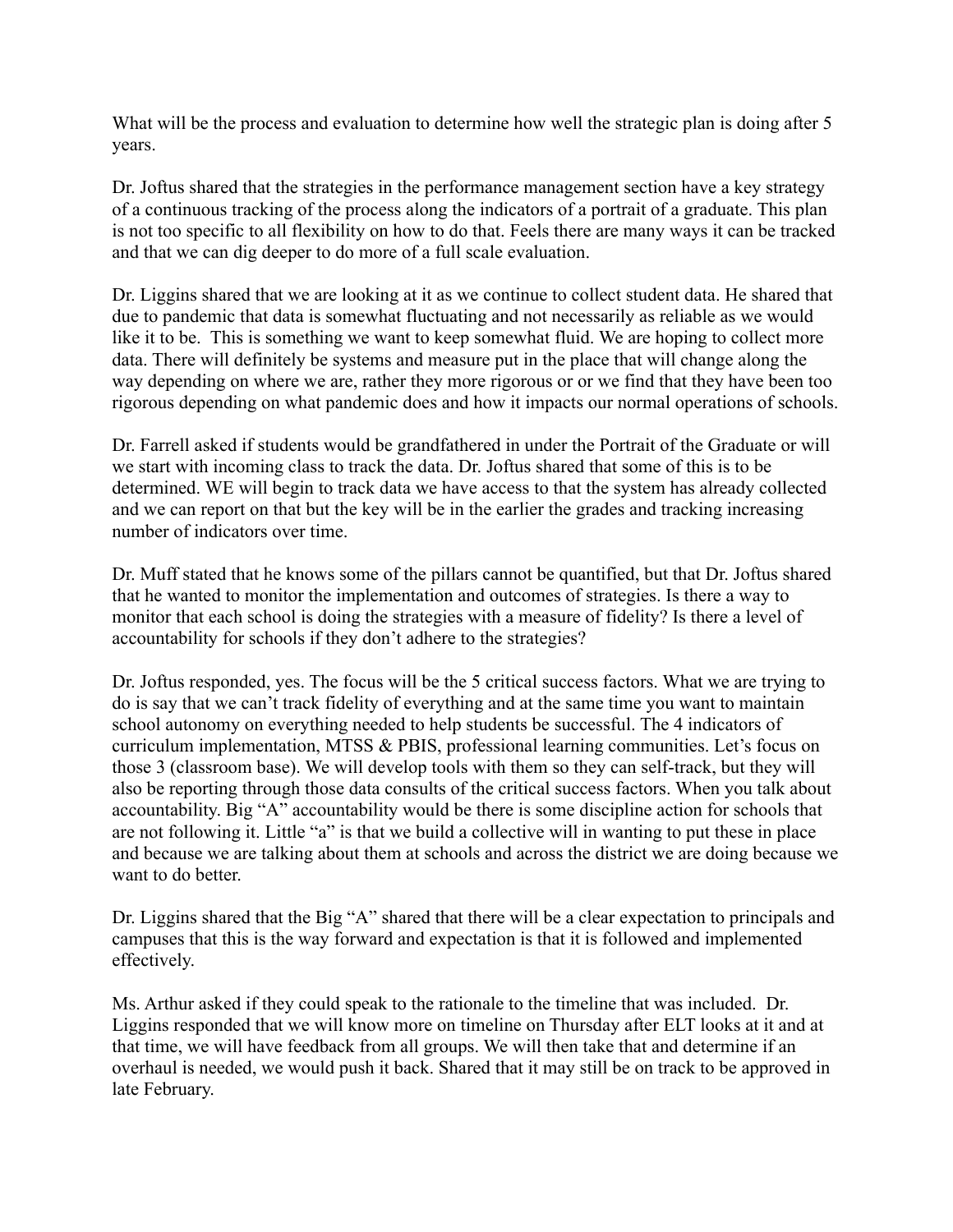Mr. Wells asked about "smart goals" and wanted to know about the specific nature of that goal. What is the time limit? What is meant by "graduate"? He wasn't quite clear of the time component. What does graduate mean? Students can test out with GED. What does that mean? Dr. Joftus asked for Mr. Wells' opinion. Mr. Wells mentioned new legislation on the books for changes on testing out. For success measures, does it mean graduate without a set timeline or should there be some specifics around graduating with the class that you entered with. Dr. Joftus shared that he was not able to answer and felt that would need to be discussed. Recognized that a student earning a GED may be hard to track on some of the indicators. It may have to be separate considerations. Mr. Wells shared that from an administrator standpoint of the Portrait of a Graduate that has to be taken into consideration. Are there mechanisms in place to help calibrate and get students back on track such as co-curricular opportunities such as summer school? Mr. Wells shared that to him that is success, making sure students graduate with the class that they entered with. Dr. Liggins there a couple of things that will speak to that. His vision for Portrait of a Graduate is to eventually look to see what that looks like. You don't get to 12th grade and then all of a sudden you have all of these things. They happen along the way, as early as preK. One of the things we will be looking at is identifying the skillsets of each indicator in the Portrait of the Graduate such as "what does being a global citizen look like in Kindergarten?"

Dr. Liggins referred to the GED question posed by Mr. Wells. He would argue that FCPS doesn't give GED. That student would have to get it from somewhere else. So for FCPS it would be considered a failure. Our goal is for every student to graduate with a high school diploma. Although life circumstances happen and it could be a great success for that individual student, it would say for us that somehow we were not able to provide the student with what they needed to get their diploma. Great question that will provoke great discussion with his team.

Mr. Nathaniel referred to the disproportionate rate of enrollment of BIPOC students in AP/Advanced classes. The Portrait of the Graduate would be an incremental adjustment. And posed the question of what would be the timeline regarding Portrait of the Graduate? Dr. Joftus stated that we would have to figure that out by defining that measure. There are strategies that will support that. That's how we know we are making that movement towards the Portrait of a Graduate. If we start seeing in the shorter term an increasing number of BIPOC students in AP classes, we can feel that we are making progress towards the overarching part of the portrait that is focused on college and career readiness and academically prepared.

Ms. Arthur asked how many opportunities has the general public have to review this or will they have by the February vote by BOE? Dr. Joftus shared that he didn't believe the plan was on the website. The strategy has been convening these types of sessions and also having groups review externally. Beyond that, it has not been opened up to the public as a whole. Ms. Arthur shared that it was a bit concerning and that she understands rationale about engaging community groups that have work with FCPS or capacity in Education to evaluate or assess pillars or objectives. She shared she would like to see opportunities for public comment even if it was in a more condensed format before the February 28 voting. She asked if that was a flexible date. She personally has questions herself and she is sure others will too. Dr. Joftus shared that that would be taken into consideration. Mr. Nathaniel agreed. Dr. Liggins stated that it was a lot of information and that the more people that can see it and ask feedback the better. He shared that if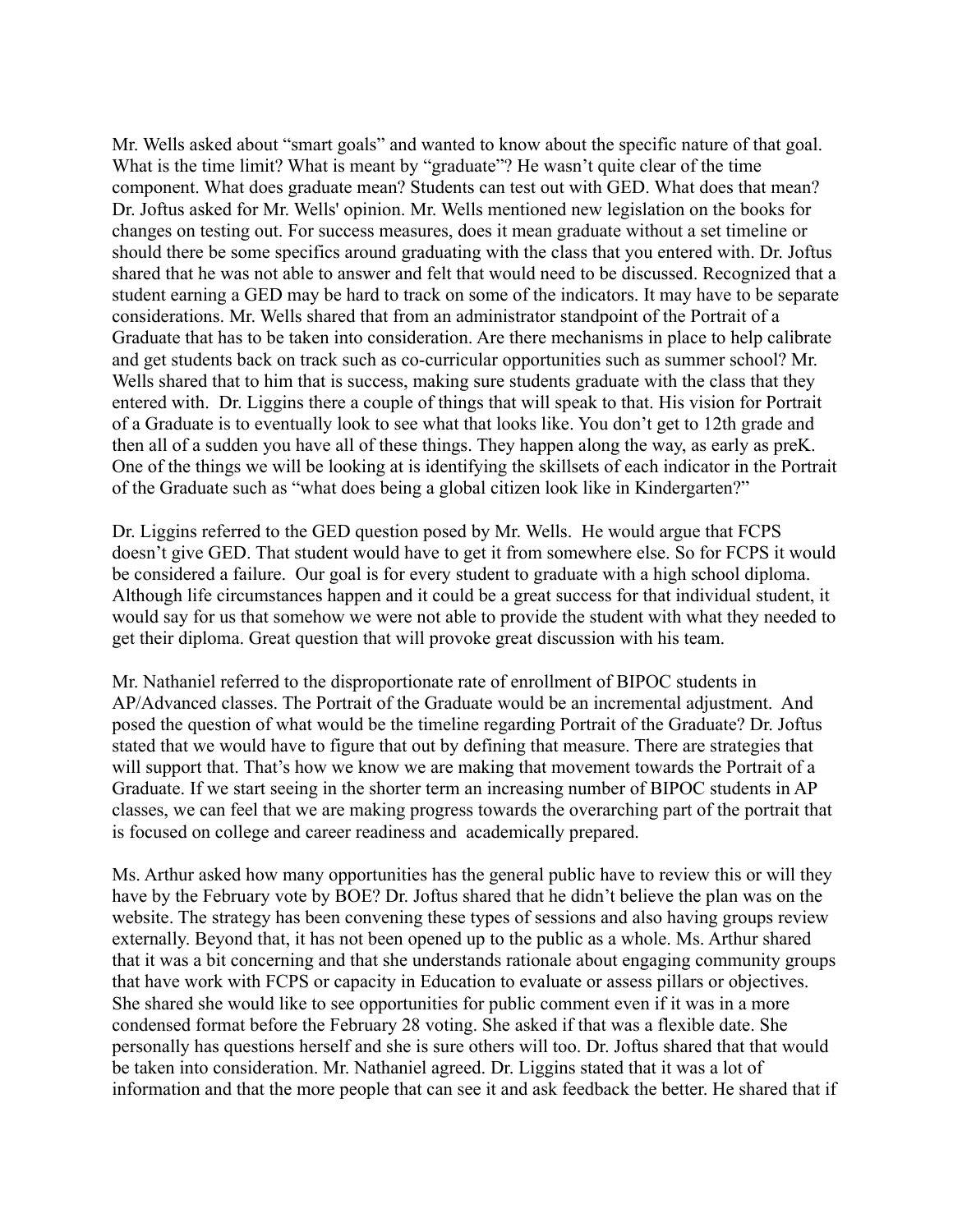you condense it too much lacks meaning or give it all and it is so overwhelming that no one gives feedback. He asked the council for suggestions.

Mr. McLaughlin mentioned that the structure of the district plan is very comprehensive and it mentioned in the presentation that each school is required to have a CSIP. How do you make sure the schools are not disconnected from the district plan? Is there a way for school's to use the district plan to structure theirs. Dr. Joftus stated the expectation of the CSIP (requirement for TItle 1 Schools). We want this to be for all schools. In the plan school will have to address things like, what curriculum are you using and how do you ensure the schools are implementing fidelity? How do you ensure the program and implementing a professional learning community? Dr. Liggins shared that once the plan is adopted it will be infused into who we are as a district. it will be imposed into the Board agenda and how does it relate back to the strategic plan. it will go to Board, Superintendent and Principal evaluation and how we evaluate programs, etc.

Dr. Farr had a concern about students who have a difficult time keeping up with their peers and the reason for their difficulties. Sometimes it can be due to family dynamics and resources. Is there a part of the plan to address these problems when there is a lack of resources? Dr. Joftus stated that in the first pillar (equity) and fourth pillar (family and community engagement) there are strategies about bringing coordinated support to the schools. For example, equity hubs for families to go to for needs such as picking up meals, technology, coat closet, adult computer classes, etc. It would be based on the assessed need of that school and community.

Mr. Nathaniel asked about the timeline and executive team meeting on Thursday as well as how to give feedback. Dr. Liggins asked for notes collected to be given Miranda Scully so she can make sure it is addressed. Shared that they have gotten dozens and dozens of pages of feedback and making sure that it is heard. Dr. Liggins shared that he was open and interested in their thoughts on how to reach more stakeholders in a meaningful manner. Ms. Arthur recommended that there are opportunities to brainstorm about that such as virtual forums with groups and the general community members. Even thinking about giving feedback as a council. She felt that having that February 28 target date is a short time frame to add another layer of getting feedback and getting it back for review. Dr. Liggins shared that the timeline is flexible and that we have time. What is important is that we have a quality product. The sooner the better since it is linked to resources, but he would rather have a quality product.

Ms. Arthur also asked about the role of ECC in supporting this plan and having some language or something that speaks to their role in supporting the plan, especially the first pillar about equity.

Mr. El-Amin asked about the reference to students of color and differentiating between Black students, LatinX students and then White and Asian students. He shared that it is important to be clear about it in the strategic plan especially if it is going to be ingrained in everything that we do. He noted that the NAACP asked for differentiating on which groups we are referring to. Instead of saying students of color, to be clear about who we are referring to. Dr. Joftus shared that those changes were taking place. Mr. El-Amin also asked if those changes were also made for staff hiring as well. Dr. Joftus said he would take a look at that and did not think we specified that. Dr. Liggins shared that one of the issues is people's identity. He shared that we want to be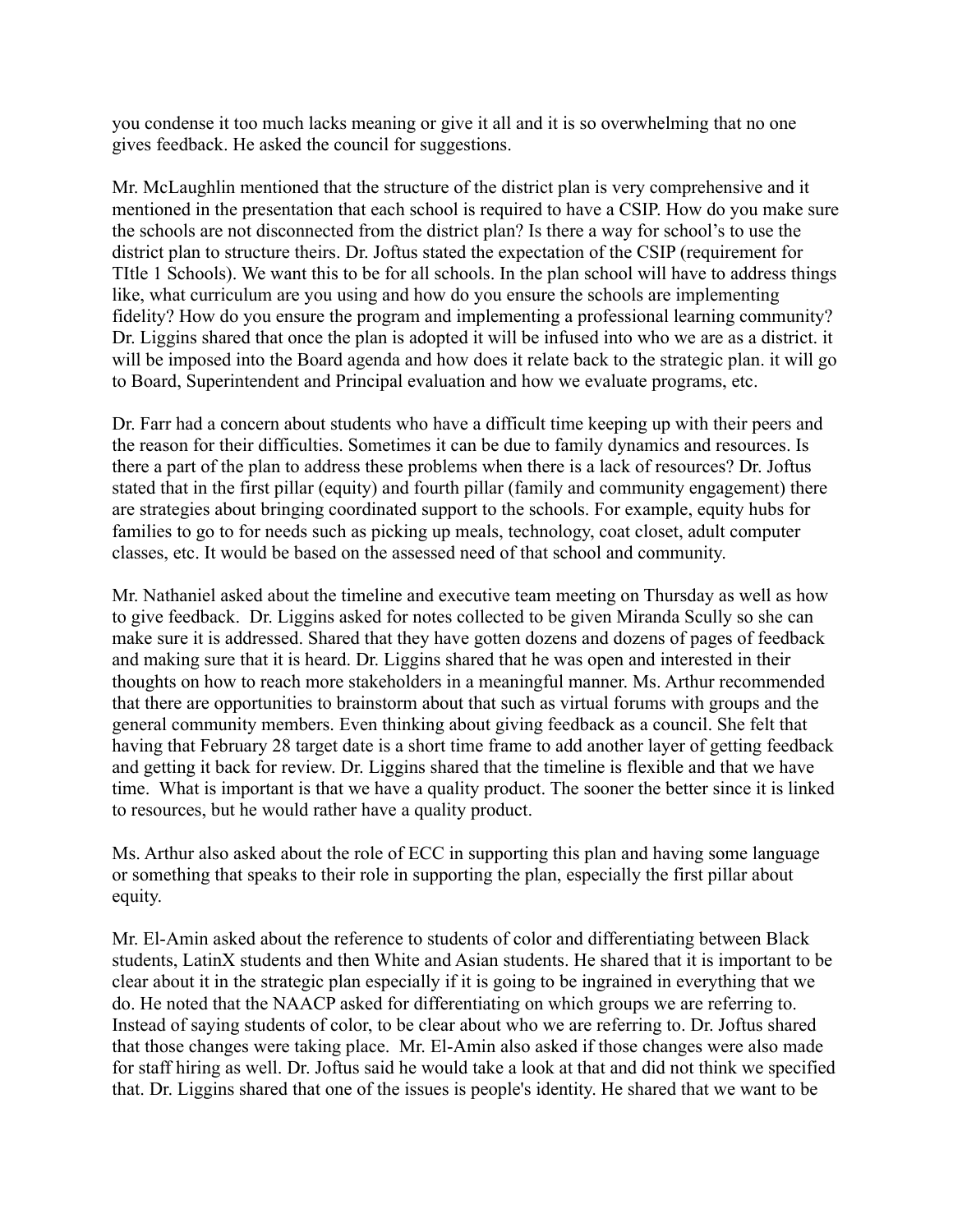inclusive as much as we can without our exclusiveness by excluding someone. And shared that we want to be careful with that. For adults when we are being specific that we are not being so specific that we forgot about a group. Because we want as much diversity as we can. He stated that there are pros and cons both ways.

Ms. Arthur asked if there were any discussions on how priorities would align with the fiscal year budget? Dr. Liggins shared there has definitely been discussions. The Board has full authority on what they fund and don't fund each year. That is a function of the Board entirely. There has been some concern that if we adopt the plan and say we need more of that or this, that means we are committing to that at that time. That is not necessarily what it means. It means that these are our priorities. Shared that we are a financially healthy school district with resources. However, no school district will have what they need to do everything they dreamed of doing. There are always places where you have to prioritize over others. It gives the Board of Education the opportunity to prioritize. It will change year to year. He reminded the council that the Board or elected officials and there could be a new group or member that comes and changes the dynamic of what is funded and what is not. Dr. Joftus stated that it is a 5-year plan it will not all happen at once.

Mr. El-Amin referred to one of the indicators about student enrollment in AP/Advanced classes. He wondered if that was enough. Stated someone could be enrolled in a class in not do so well or have a good experience. Is there a plan to track the experience in the classes to see how it turned out on the other side. Dr. Joftus shared that that was not one of the measures that is in there and asked that the council include that in their feedback. He said that this first effort of this plan was access, but feels that it is legit feedback to say we need to track progress and grades as well.

Mr. Nathaniel thanked Dr. Joftus and the FCPS team for their support tonight. And asked for the council to submit their feedback.

Dr. Joftus asked that they highlight the things that they want as a council.

Mrs. Boyd-Powell asked when the council will be able to see a finalized draft? Dr. Liggins stated it will depend on how we can figure out to get it back from a larger audience. He reminded the council that it will be posted publicly before the Board meeting and encouraged people to come to the Board meeting at that time.

Mr. Nathaniel thanked Dr. Joftus and the council look forward to getting more to them.

Ms. Spires thanked everyone for their work and asked them to reach out for anything needed.

Mr. Nathanie expressed gratitude to the council for their work this past year and to Mrs. Boyd-Powell for her service for the next year. Shared that the council is a high powered group. He looks forward to supporting.

There are no subcommittee reports.